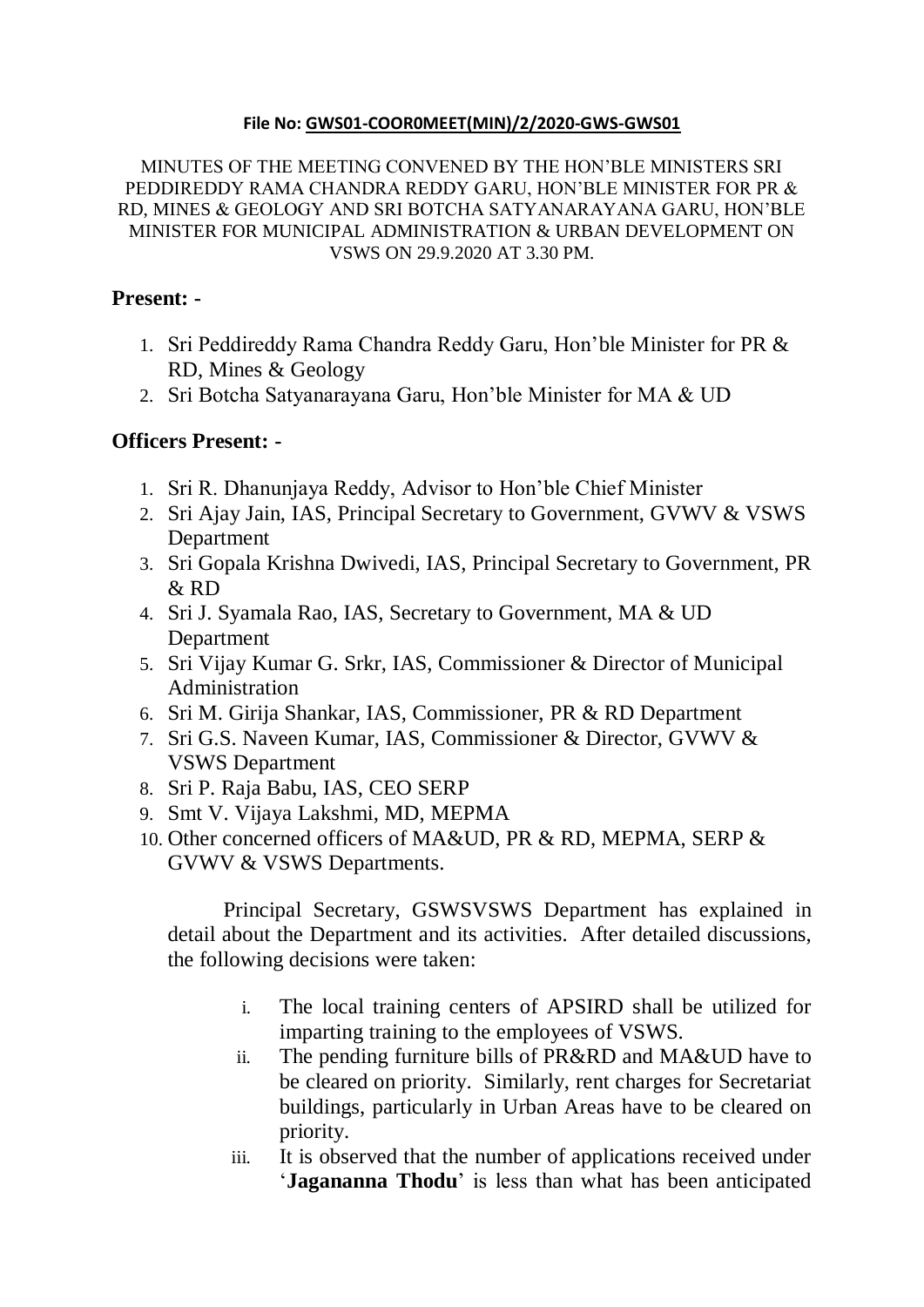in the budget. Therefore, it was decided that a proposal should be moved for relaxing the eligibility condition for Shop Owner to be eligible under the scheme from  $5'x\ 5'$ shop to  $10' \times 10'$  shop.

- iv. The registration of land documents in Village and Ward Secretariats should be started on the lines of the Pilot Project taken up at Kaza village.
- v. A lot of representations have been received requesting for transfers within the district and also from one district to another of the various employees of Village and Ward Secretariats who have been recruited about a year back. It was decided that the transfers within the district can be taken up by the District Collector based on the proposal submitted by the concerned Head of the Department. Similarly, with regard to transfer from one district to another, the concerned HoD may be authorized to affect the transfer. These transfers shall be taken up before issue of Appointment Orders for the Phase II recruitment candidates for whom Appointment Orders are expected to be issued shortly. VSWS Department is directed to circulate the file for approval by Hon'ble CM through the concerned Minister.
- vi. Any instructions to the functionaries of Village and Ward Secretariats by the concerned Departments shall be routed through the VSWS Department.
- vii. It was decided that a proposal shall be moved for waiving the agreement condition of repayment of salary by the candidates who have been recruited in the Village and Ward Secretariats and have resigned due to getting jobs in some other Government/Private offices. The proposal shall be moved by the Department for approval.
- viii. It was observed that the work load of the various functionaries in VSWS is not uniform. While some of the employees have heavy work load, there are some who do not have that much of responsibilities. Therefore, it was decided that Commissioner, VSWS shall take up an assessment of job charts to the various functionaries and suggest additional work which can be entrusted to the functionaries who are having less work load.
	- ix. It was observed that the Energy Assistants are still not coming and attending to the duties in the Village and Ward Secretariats. Energy Department will be requested to again issue directions to them in this regard and also the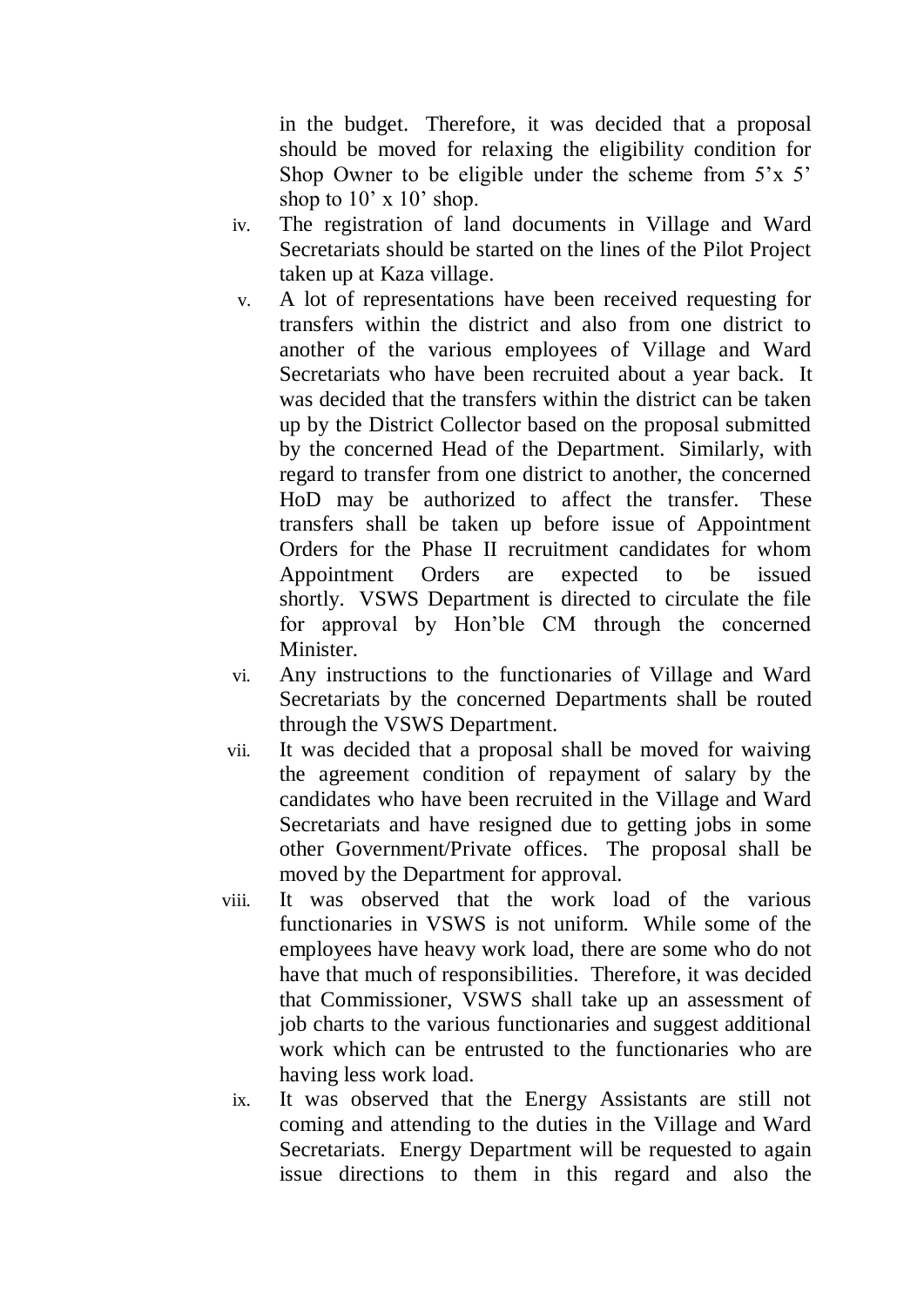maintenance of LED lights which have been installed in Village and Ward Secretariats shall be entrusted to Energy Assistants so that Government can save revenue in this regard.

- x. It was pointed out by C&DMA that 10 Grama Panchayats have been recently upgraded into Municipalities. As such PR Department have to issue orders transferring these 10 Grama Panchayats to Municipal Administration Department and also the functionaries in these Village Secretariats shall be transferred to the newly created Ward Secretariats. However, some of the employees like Agriculture/Horticulture/Fisheries/Animal Husbandry/ Sericulture/Surveyors who may be there in these Village Secretariats cannot be adjusted in the Ward Secretariats and they have to be absorbed in some other Village Secretariats. As such PR Department is requested to take necessary action in this regard.
- xi. It was pointed out that the work load of Municipal Commissioners in urban areas has increased tremendously since they are asked to conduct eligibility criteria and also implement Welfare programmes and other schemes of the Government. Various Departments like Civil Supplies, Revenue and Welfare Departments are having regular meetings with the Municipal Commissioners regarding implementation of programmes and delivery of services pertaining to their Departments with Municipal Commissioners which is affecting the regular work of the Municipal Commissioners.
- xii. It was decided to invite the Secretaries of Civil Supplies, Revenue, Energy and Health for the next meeting to be held by Hon'ble Ministers to sort out various coordination issues amongst the functionaries available in the Village and Ward Secretariats. Further, it was decided that these Departments will be requested to post some supporting staff in the offices of Municipal Commissioners to assist them regarding implementation of schemes pertaining to their Departments.
- xiii. Government have created 51 Divisional Development Officers posts recently. These have to be apportioned between PR&RD and MA&UD in the ratio of 2:1. The proposal shall be moved by Principal Secretary, PR in this regard.
- xiv. It is observed that Village and Ward Secretariats are incurring recurring expenses such as rent, electricity and